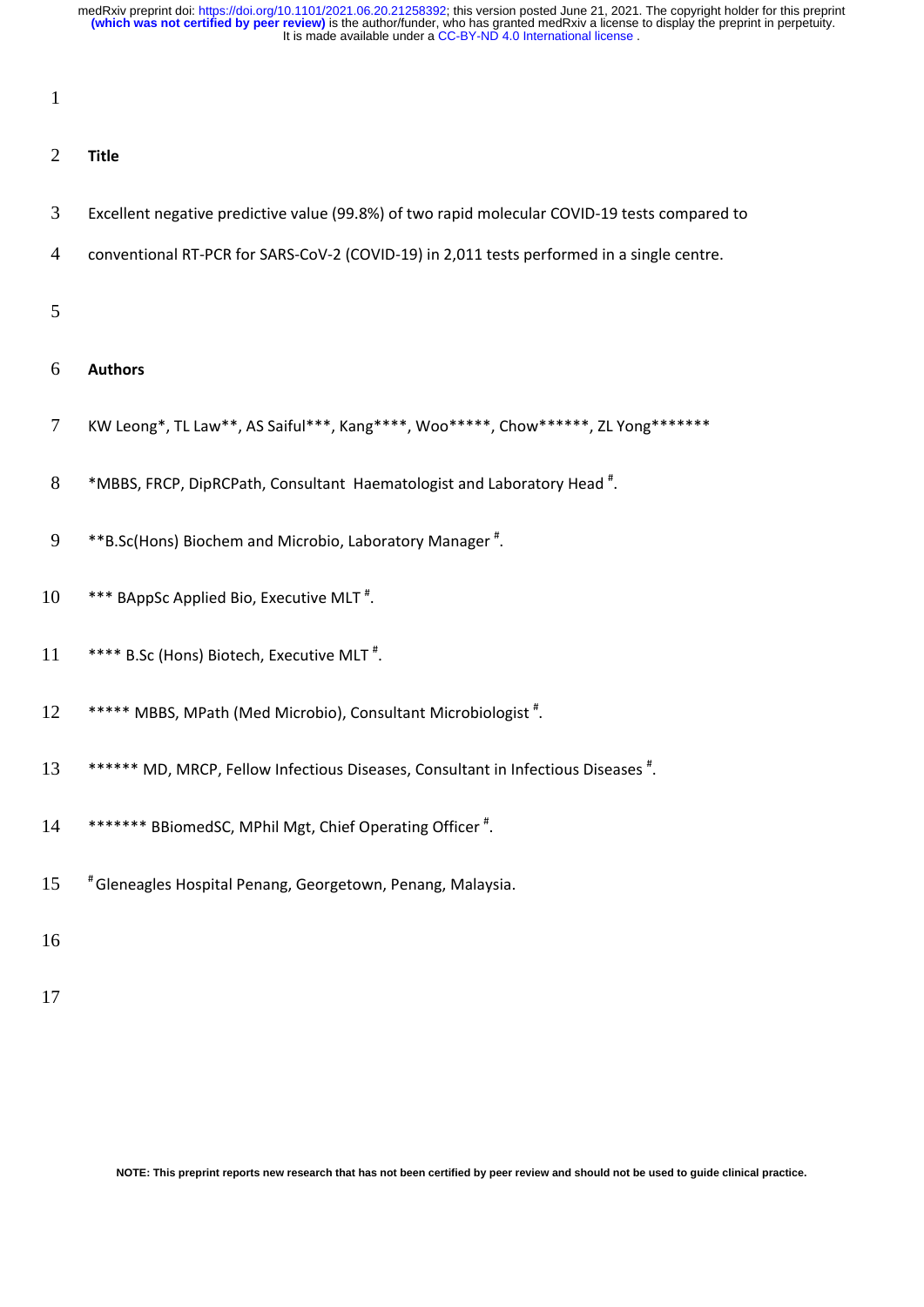## **Abstract**

| 19 | Conventional Reverse Transcription Polymerase Chain Reaction (RT-PCR) remains the gold standard for              |
|----|------------------------------------------------------------------------------------------------------------------|
| 20 | testing SARS-CoV-2. Since their availability, two rapid molecular COVID-19 tests were performed in parallel      |
| 21 | with RT-PCR in all urgent and emergency admissions, as the negative predictive value was not yet                 |
| 22 | ascertained. In this study, we present the data of 2,011 test results using either ID Now COVID-19 (Abbott)      |
| 23 | (Abbott ID NOW) or Xpert Xpress SARS-CoV-2 (Cepheid) (GeneXpert) tests comparing to conventional RT-             |
| 24 | PCR results. The negative predictive value is 99.8%(3 false negatives out of 1,964 tests) using a cut-off CT     |
| 25 | value of 40. Using a cut-off of RT-PCR CT value of 30 (predicting infectivity), the negative predictive value is |
| 26 | reduced to 99.9% (1 out of 1,964 tests). With these results, we feel confident to recommend the immediate        |
| 27 | use of the rapid PCR tests alone and to use conventional RT-PCR for confirmation testing after.                  |
| 28 |                                                                                                                  |
| 29 | <b>Running Title</b>                                                                                             |
| 30 | Excellent NPV of rapid molecular Covid-19 testing                                                                |
| 31 |                                                                                                                  |
| 32 | <b>Keywords</b>                                                                                                  |
| 33 | COVID-19, SARS-CoV-2, rapid molecular test, RT-PCR, Abbott ID NOW, GeneXpert                                     |
| 34 |                                                                                                                  |
| 35 |                                                                                                                  |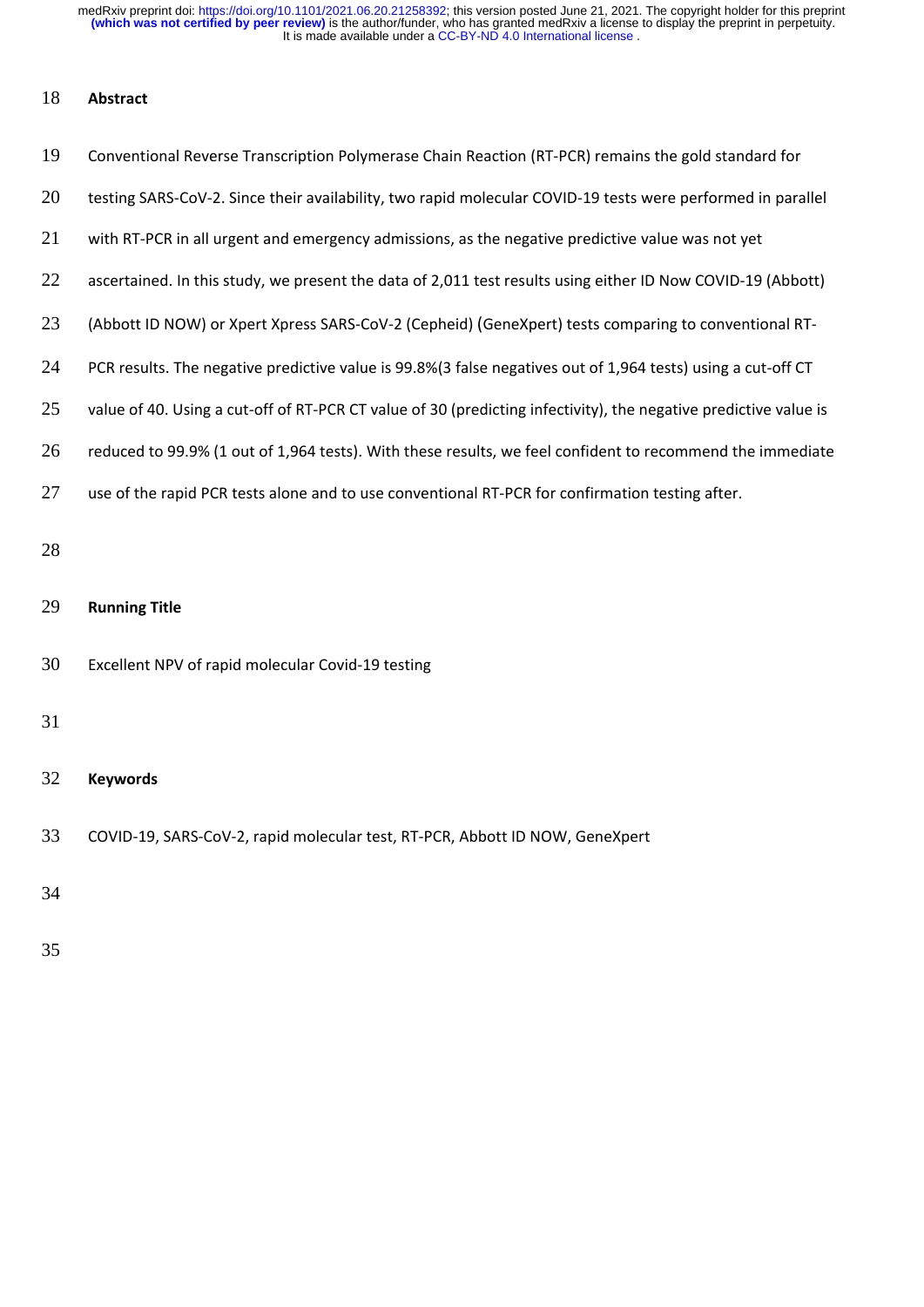### 36 **Introduction**

| 37 Conventional RT-PCR for SARS-CoV-2 remains the gold standard to diagnose COVID-19 using three genes. <sup>1</sup> |
|----------------------------------------------------------------------------------------------------------------------|
|                                                                                                                      |

- 38 In our centre, the test is not done in-house leading to delay of results of up to three days. For urgent and
- 39 emergency admissions, this is not ideal as patients remain in isolation until a negative result is obtained,
- 40 after which patients would be allowed into general wards. Previous studies of rapid COVID-19 tests
- 41 reported negative predictive values using rather small sample sizes of less than 500 $^{1,2,3,4,5}$ . With the
- 42 relatively small sample sizes, our doctors did not feel confident to proceed with high risk procedures, such
- 43 as surgeries and endoscopies, where exposure to oral and nasal secretions are high. Thus, rapid COVID-19
- 44 tests were conducted in parallel with RT-PCR.

45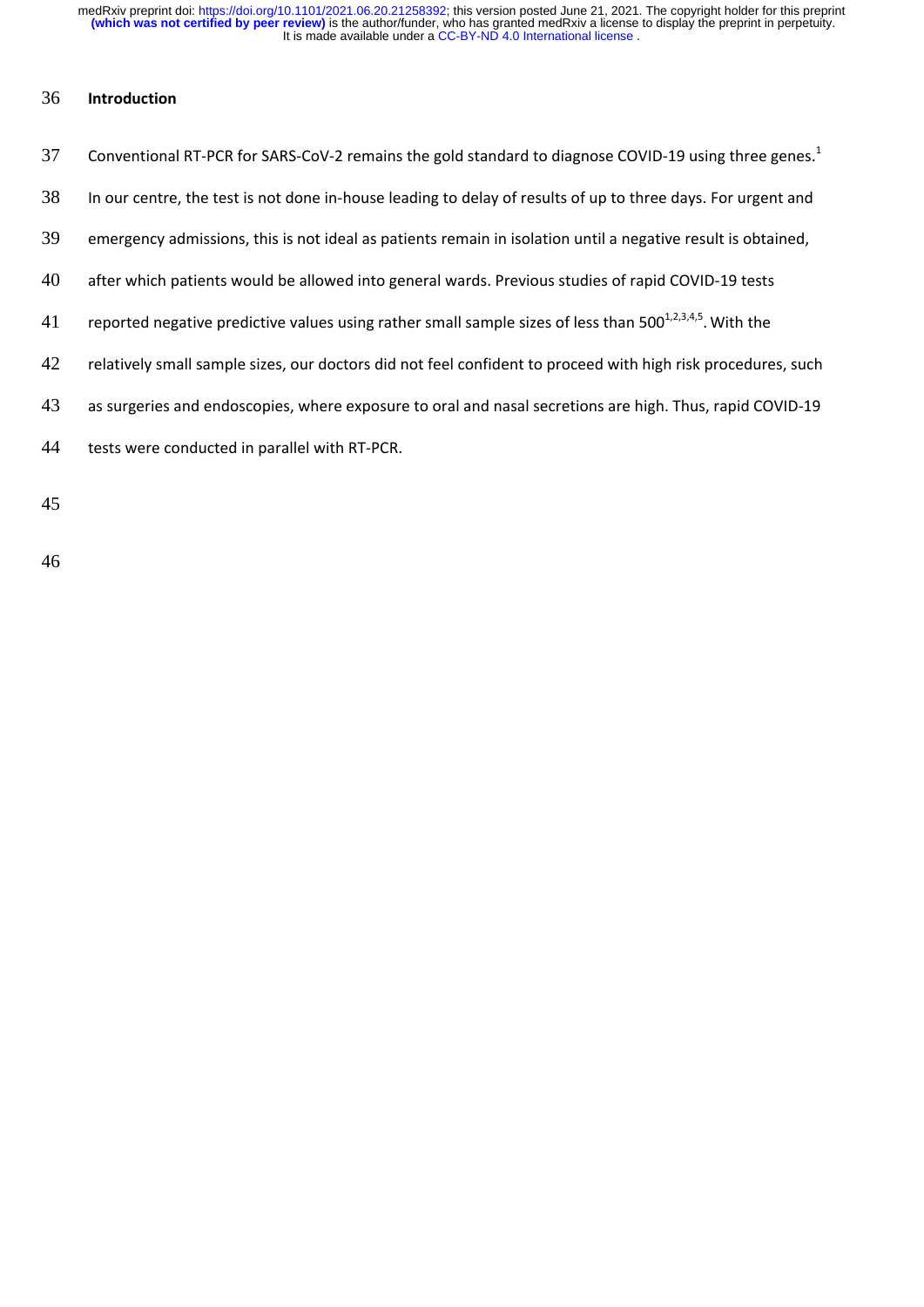## 47 **Methodology**

| 48 | Nasopharyngeal samples were taken at the same time as three swabs for tests. Oropharyngeal swabs were                 |
|----|-----------------------------------------------------------------------------------------------------------------------|
| 49 | taken from patients with nasal bleed, very young children and patients with platelet counts below 20 (rare).          |
| 50 | Two swabs were sent to an off-site laboratory for RT-PCR testing. TaqPath RT-PCR Assays from                          |
| 51 | ThermoFisher were performed according to the manufacturers guidelines <sup>6</sup> . This detects three gene targets: |
| 52 | ORF1ab, S gene and N gene. A CT cut-off value of 40 was used according to our national consensus for                  |
| 53 | positivity.                                                                                                           |
| 54 | The third swab was used for rapid COVID-19 testing. The samples were processed within one hour. All                   |
| 55 | samples were kept fresh and not frozen. Initially, only the Abbott ID NOW kit was used. Later as GeneXpert            |
| 56 | kits were made available, both tests were used interchangeably. The Abbott ID NOW assays were                         |
| 57 | performed according to the manufacturer's guidelines. This test targets a portion of the RdRp gene within             |
| 58 |                                                                                                                       |
|    | the SARS-CoV-2 genome <sup>7</sup> and uses isothermal nucleic acid amplification of this target gene. The GeneXpert  |
| 59 | assays were also performed according to the manufacturer's guidelines. This is a polymerase chain reaction            |

61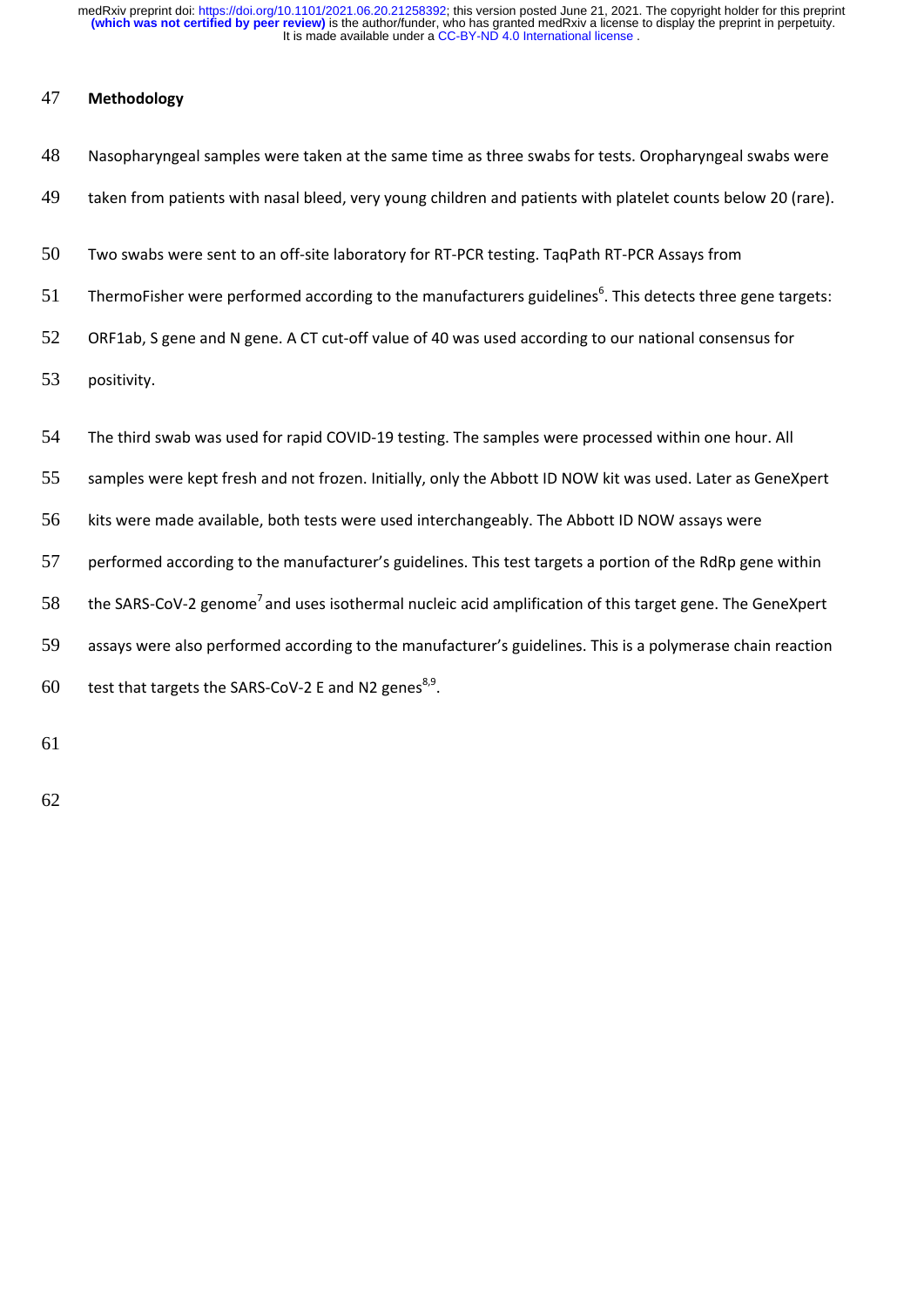## **Results**

- 64 A total of 2,011 tests were performed from  $7<sup>th</sup>$  Jan  $5<sup>th</sup>$  May 2021. A total of 1,506 tests were performed
- 65 using Abbott ID now ( $7<sup>th</sup>$  Jan  $5<sup>th</sup>$  May 2021) and 505 tests using GeneXpert (from 29<sup>th</sup> Mar  $5<sup>th</sup>$  May 2021).
- Using a CT value cut-off of 40 (conventional RT-PCR), positive and negative predictive values were
- calculated (following Malaysian consensus for reporting positive results).
- There were 3 false negative results giving a negative predictive value of 99.8% (3/1,967). [Abbott ID NOW
- 99.8% (3/1,477); GeneXpert 100% (0/490).]
- With a CT value cut-off of 30 (indicating infectivity), only one test using the Abbott ID NOW was considered
- 71 a false negative (Fig. 2).
- The positive predictive value is less robust at 72.7% with 12 false positives out of 44 positive tests. [Abbott
- ID NOW 65.5% (10/29 tests); GeneXpert 86.7% (2/15)]
- The two false positives using GeneXpert were borderline results ( Fig. 2) and can be considered as true
- positives with high CT values.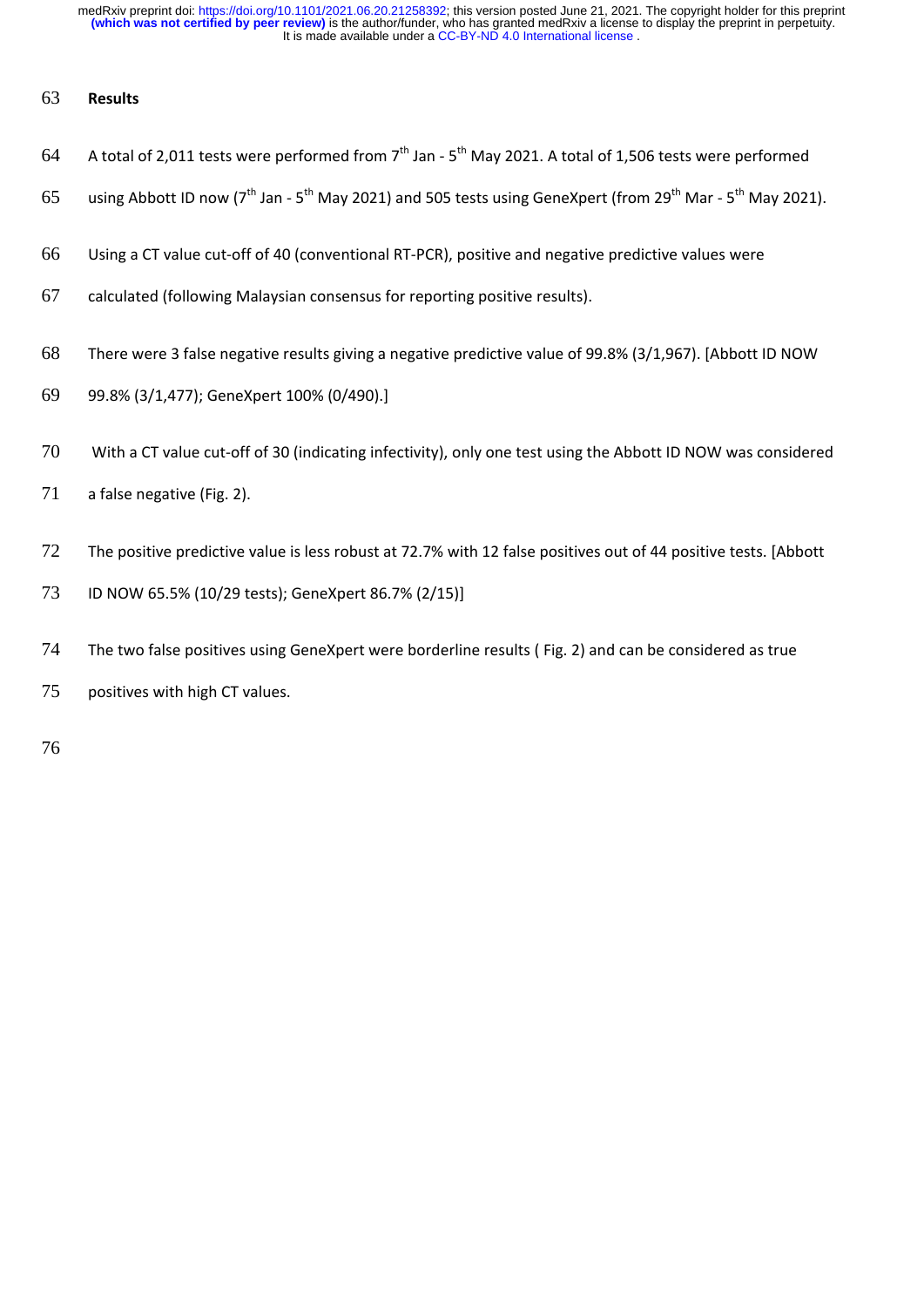## 78 **Figure 1a: Comparison Data for Rapid Molecular Test (Abbott ID NOW) vs RT-PCR**

### 07/01/2021 - 05/05/2021 Total: 1506 Samples

### **Confirmed COVID-19 by RT-PCR**

|                                |                 | <b>Positive</b>                                                                                | <b>Negative</b>                                                                                              |                                                                                             |
|--------------------------------|-----------------|------------------------------------------------------------------------------------------------|--------------------------------------------------------------------------------------------------------------|---------------------------------------------------------------------------------------------|
| <b>Abbott</b><br><b>ID NOW</b> | <b>Positive</b> | True Positive (TP)<br>19                                                                       | False Positive (FP)<br>10                                                                                    | <b>Positive Predictive</b><br>Value<br>$= 65.5%$<br>$= TP / (TP + FP)$<br>$= 19 / (19+10)$  |
| COVID-19<br><b>Rapid PCR</b>   | <b>Negative</b> | <b>False Negative (FN)</b><br>3                                                                | True Negative (TN)<br>1474                                                                                   | <b>Negative Predictive</b><br>Value<br>$= 99.8%$<br>$= TN / (FN+TN)$<br>$= 1474 / (3+1474)$ |
|                                |                 | Sensitivity / True<br><b>Positive Rate</b><br>$= 86.4%$<br>$= TP / (TP+FN)$<br>$= 19 / (19+3)$ | <b>Specificity / True</b><br><b>Negative Rate</b><br>$= 99.3%$<br>$= TN / (FP+TN)$<br>$= 1474 / (1474 + 10)$ |                                                                                             |
|                                |                 | <b>False Negative Rate</b><br>$= 13.6%$<br>$= FN / (TP+FN)$<br>$= 3 / (19+3)$                  | <b>False Positive Rate</b><br>$= 0.67\%$<br>$=$ FP / (FP+TN)<br>$= 10 / (10+1474)$                           |                                                                                             |

79

80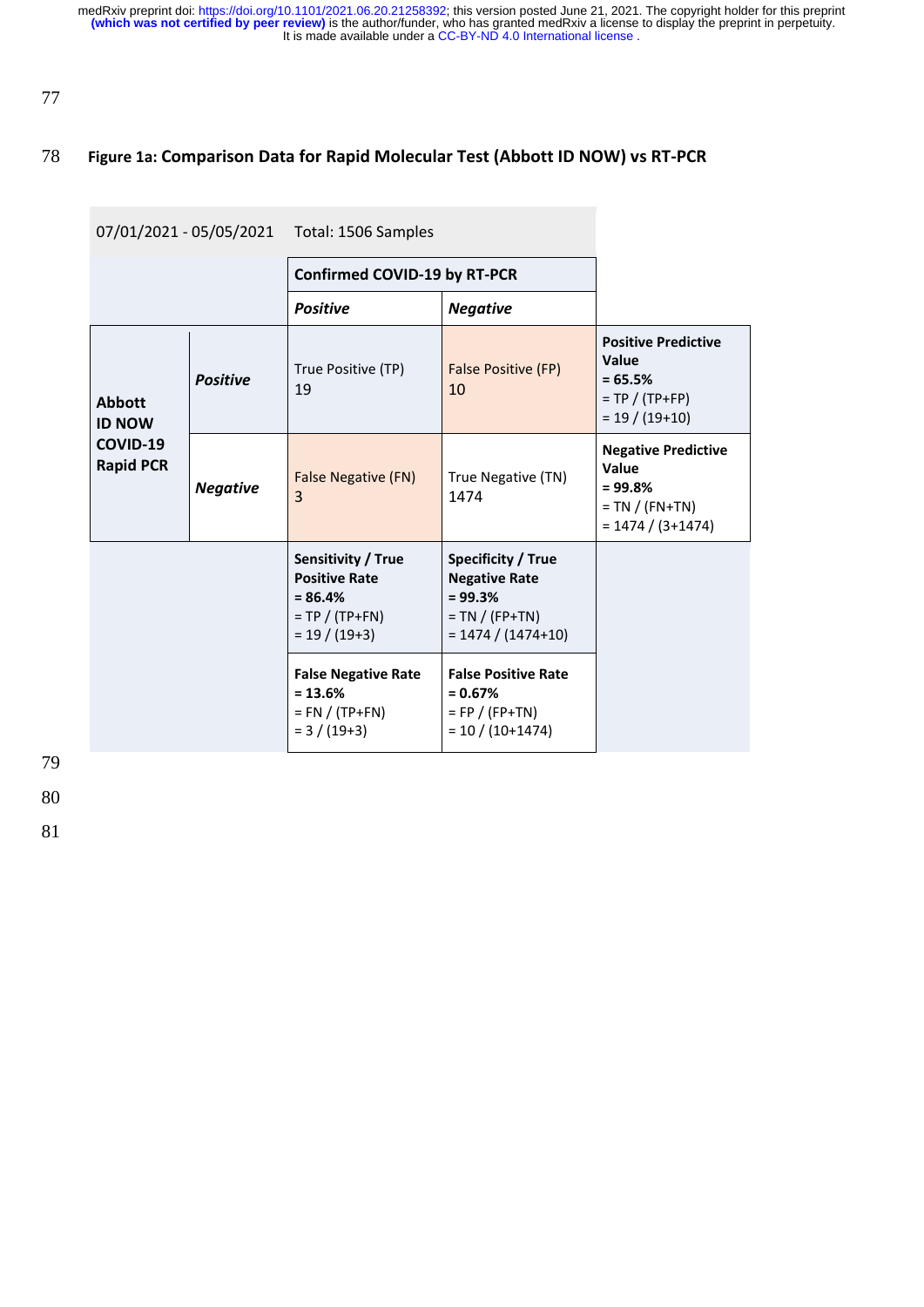## 82 **Figure 1b: Comparison Data for Rapid Molecular Test (GeneXpert) vs RT-PCR**

## 83

| 29/03/2021 - 05/05/2021 Total: 505 Samples |                 | <b>Confirmed COVID-19 by RT-PCR</b>                                                             |                                                                                                           |                                                                                           |
|--------------------------------------------|-----------------|-------------------------------------------------------------------------------------------------|-----------------------------------------------------------------------------------------------------------|-------------------------------------------------------------------------------------------|
|                                            |                 |                                                                                                 |                                                                                                           |                                                                                           |
|                                            |                 | <b>Positive</b><br><b>Negative</b>                                                              |                                                                                                           |                                                                                           |
| <b>GeneXpert</b><br><b>Xpress</b>          | <b>Positive</b> | True Positive (TP)<br>13                                                                        | False Positive (FP)<br>2                                                                                  | <b>Positive Predictive</b><br>Value<br>$= 86.7%$<br>$= TP / (TP + FP)$<br>$= 13 / (13+2)$ |
| <b>COVID-19</b><br><b>Rapid PCR</b>        | <b>Negative</b> | <b>False Negative (FN)</b><br>0                                                                 | True Negative (TN)<br>490                                                                                 | <b>Negative Predictive</b><br>Value<br>$= 100%$<br>$= TN / (FN+TN)$<br>$= 490 / (0+490)$  |
|                                            |                 | Sensitivity / True<br><b>Positive Rate</b><br>$= 100%$<br>$= TP / (TP + FN)$<br>$= 13 / (13+0)$ | <b>Specificity / True</b><br><b>Negative Rate</b><br>$= 99.6%$<br>$= TN / (FP+TN)$<br>$= 490 / (2 + 490)$ |                                                                                           |
|                                            |                 | <b>False Negative Rate</b><br>$= 0%$<br>$=$ FN / (TP+FN)<br>$= 0 / (13+0)$                      | <b>False Positive Rate</b><br>$= 0.41%$<br>$= FP / (FP+TN)$<br>$= 2 / (2+490)$                            |                                                                                           |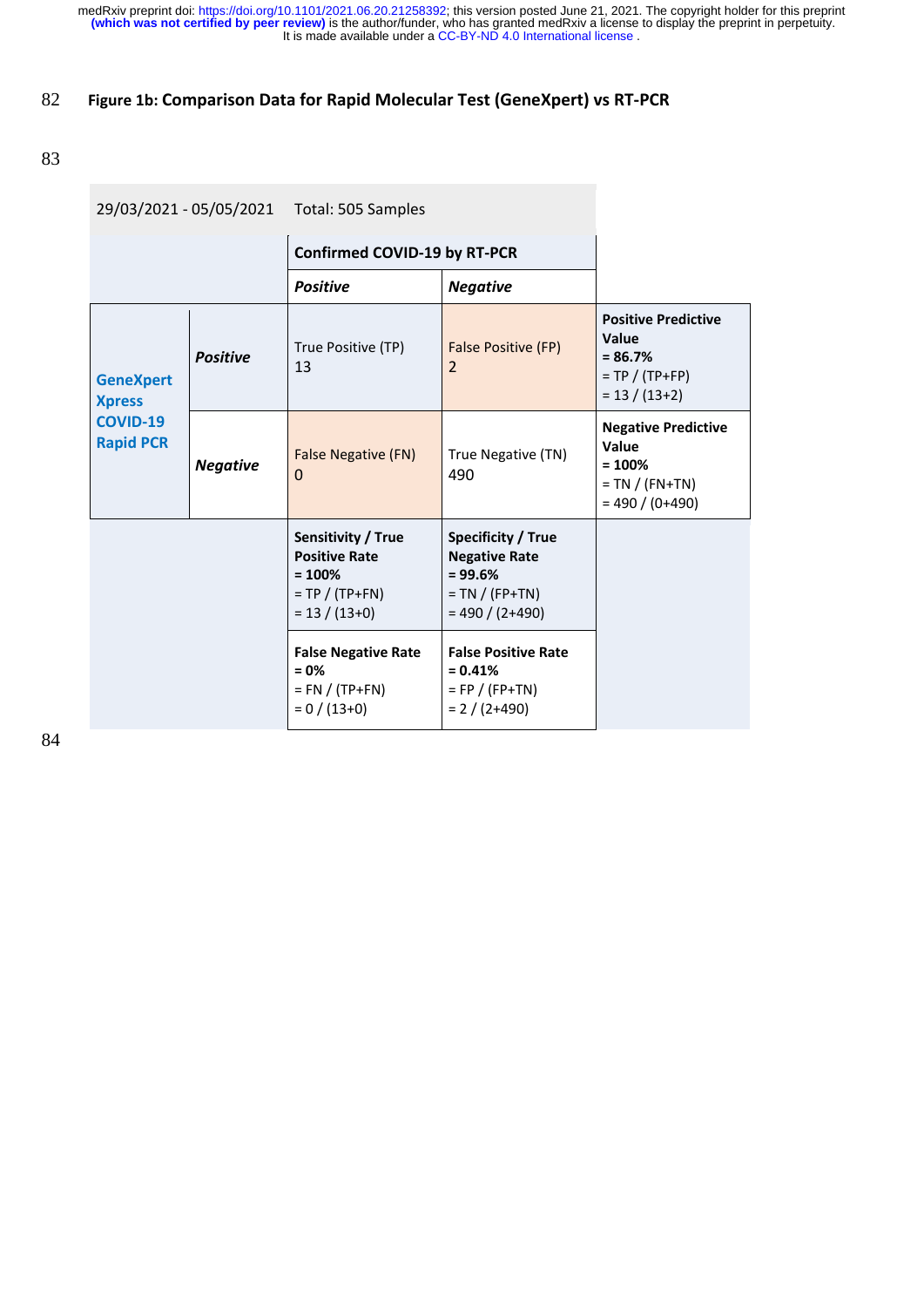85

# 86 **Figure 1c: Comparison Data for COVID-19 Antigen Test vs RT-PCR**

87

| 03/06/2020 - 21/01/2021 Total: 619 Samples |                 |                                                                                                |                                                                                                        |                                                                                             |
|--------------------------------------------|-----------------|------------------------------------------------------------------------------------------------|--------------------------------------------------------------------------------------------------------|---------------------------------------------------------------------------------------------|
|                                            |                 | <b>Confirmed COVID-19 by RT-PCR</b>                                                            |                                                                                                        |                                                                                             |
|                                            |                 | <b>Positive</b>                                                                                | <b>Negative</b>                                                                                        |                                                                                             |
| COVID-19                                   | <b>Positive</b> | True Positive (TP)<br>$\mathbf{1}$                                                             | False Positive (FP)<br>$\Omega$                                                                        | <b>Positive Predictive</b><br>Value<br>$= 100%$<br>$= TP / (TP + FP)$<br>$= 1 / (1+0)$      |
| Antigen                                    | <b>Negative</b> | <b>False Negative (FN)</b><br>5                                                                | True Negative (TN)<br>613                                                                              | <b>Negative Predictive</b><br>Value<br>$= 99.2%$<br>$= TN / (FN+TN)$<br>$= 613 / (5 + 613)$ |
|                                            |                 | Sensitivity / True<br><b>Positive Rate</b><br>$= 16.7%$<br>$= TP / (TP + FN)$<br>$= 1 / (1+5)$ | <b>Specificity / True</b><br><b>Negative Rate</b><br>$= 100%$<br>$= TN / (FP+TN)$<br>$= 613 / (0+613)$ |                                                                                             |
|                                            |                 | <b>False Negative Rate</b><br>$= 83.3%$<br>$= FN / (TP + FN)$<br>$= 5 / (1+5)$                 | <b>False Positive Rate</b><br>$= 0%$<br>$=$ FP / (FP+TN)<br>$= 0 / (0 + 613)$                          |                                                                                             |

88

89

90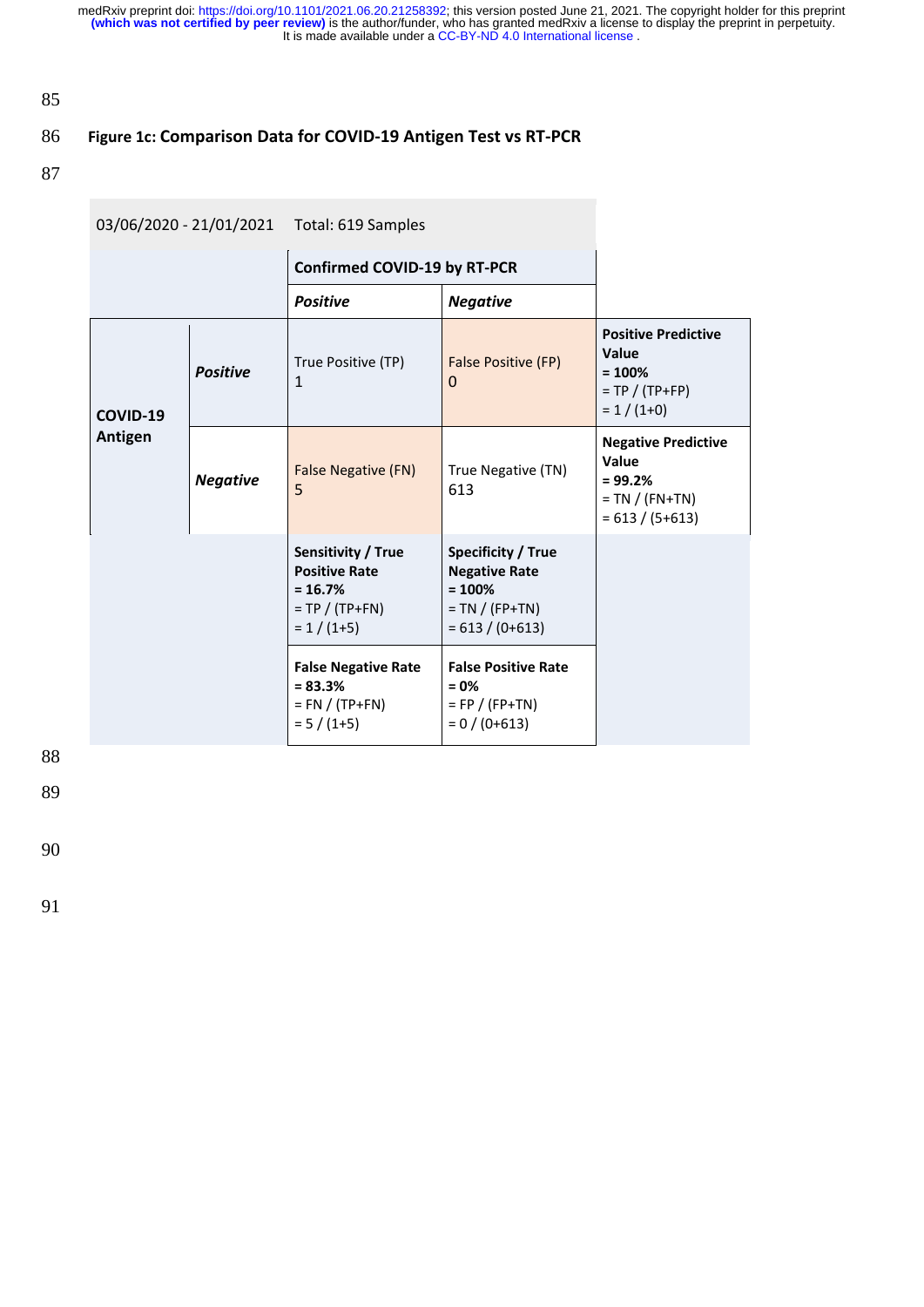## **Figure 2a: CT values for Abbott ID NOW false negatives using conventional RT-PCR.**

| Abbott ID NOW  | CT value on conventional RT PCR |             |        |  |  |
|----------------|---------------------------------|-------------|--------|--|--|
| Patient        | N gene                          | ORF1ab gene | S gene |  |  |
|                | 30.14                           | 33          | 34.02  |  |  |
| $\overline{2}$ | 27.55                           | 30.32       | 32.26  |  |  |
| 3              | 22.98                           | 23.82       | 23.55  |  |  |

### **Figure 2b: CT values for GeneXpert false positives compared to conventional RT-PCR.**

| Patient             | CT value on GeneXpert |                     | CT value on conventional RT PCR |            |        |
|---------------------|-----------------------|---------------------|---------------------------------|------------|--------|
|                     | E gene                | N <sub>2</sub> gene | N gene                          | OR1ab gene | S gene |
|                     | $0.0\,$               | $41.8$ >40          |                                 | >40        | >40    |
| ↑<br>$\overline{ }$ | 37.9                  | $39.9$ >40          |                                 | $>40$      | >40    |
|                     |                       |                     |                                 |            |        |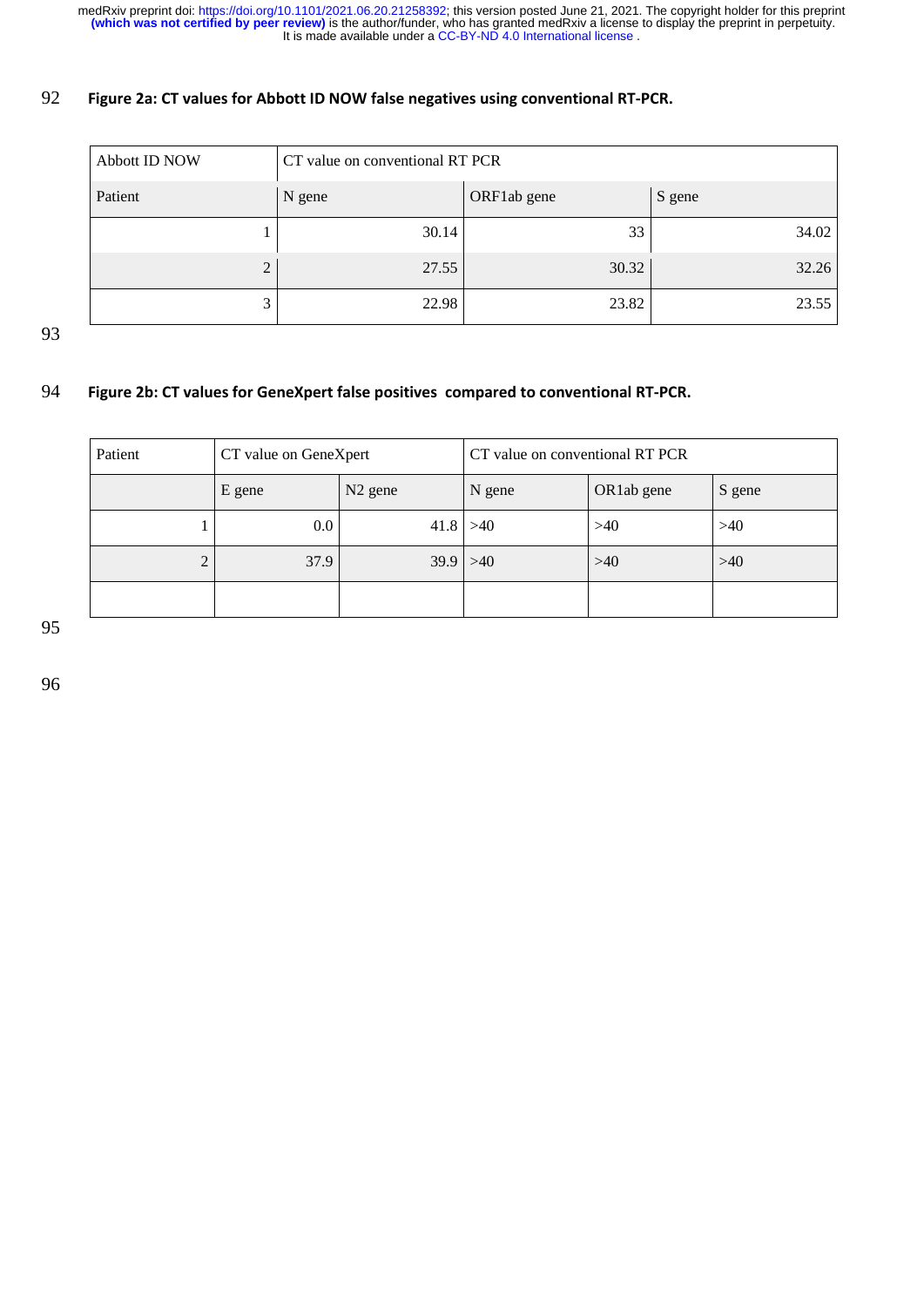#### **Discussion**

 Our results (Fig 1a, b) show a strong and robust negative predictive value for both rapid tests at 99.8%. This will allow the rapid test to replace conventional RT-PCR in almost all situations, with conventional RT-PCR performed only as a confirmatory test. At the beginning of the pandemic, our turnaround time for conventional RT-PCR results were up to three days from collection. This improved to same-day results as 102 more centres were able to perform RT-PCR and the pandemic temporarily slowed. However, as infection rates climbed again, and thus increasing testing demand, the turnaround time has increased again up to 36 hours.

105 Prior to the availability of these rapid COVID-19 tests, rapid antigen tests (SD Biosensor standard Q)<sup>9</sup> were 106 performed in parallel with conventional RT-PCR (3<sup>rd</sup> Jun 2020 - 21<sup>st</sup> Jan 2021) (Fig. 1c). The results were acceptable with negative predictive value at 99.2% (5 false negatives in 618 samples). However, there were only 6 positive cases in a total of 619 samples (0.96%) and one true positive (0.16%) corresponding to a sensitivity of 16.7% (5 false negatives of 6 positives). With these low positive results, the negative predictive value may be overestimated. This is below the sensitivity benchmark required in a hospital setting in order to continue with high risk procedures. While not ideal within the confines of a hospital, the 112 short turnaround duration and the low expert and material requirements make the rapid antigen test a good means of community screening to reduce community transmission. Additionally, the material limiting factors (i.e., number of available tests) are not as limiting as for rapid molecular and RT-PCR tests. Out of 2,011 tests, 32 positive tests were identified with RT-PCR (1.6% positive rate) during the period of

 Jan - May 2021. By contrast, there was only one RT-PCR positive test out of 619 tests during the period of Jun 2020 - Jan 2021 (0.16%). Unpublished data among the group of hospitals in May 2021 has reached 10%. In our hospital this has reached 3% in May<sup>10</sup>. We are currently experiencing a surge of cases since April with national rate of 5 to 6% positive tests<sup>10</sup>.

120 Both rapid molecular test kits require simple sample processing while PCR and analysis is machine automated. Turnaround time is less than one hour and the number of tests that can be performed each 122 round is limited to the number of PCR and analysis machines. In our hospital, that number is four for each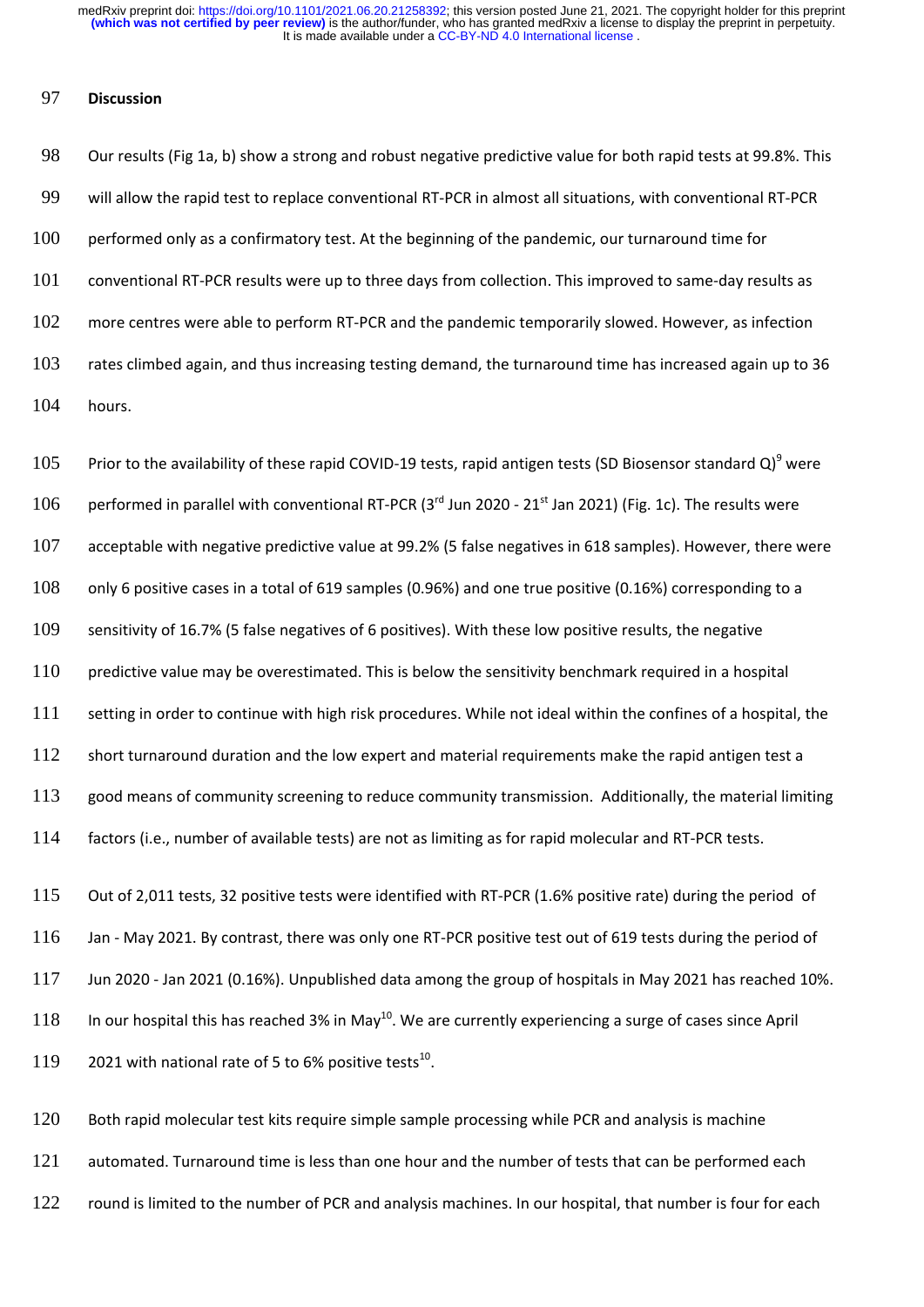123 type of rapid molecular test. Consequently, as cases increase, the waiting time for a test result would

124 increase as the number of machines becomes the limiting factor. This may be a point of concern as we face 125 a resurgence of infections.

126 The positive predictive value of Abbott ID Now is 65.5% and of GeneXpert is 86.7%. Thus GeneXpert is

127 robust and ideal point of care test. This is comparable to published results.<sup>1,2,3,4,5</sup>

128 The viral load of an infected person only increases from Day +3 of exposure and in most cases peaks on

129 Day +5 and +8. This implies a remarkably short viral doubling time, indicating that it can take as short as

130 two days for a person to go from non-infectious to infectious. Thus, a result may no longer be valid if the

131 turnaround time exceeds a day.<sup>11,12,13</sup> Negative conventional RT-PCR results obtained with a long

132 turnaround time may result in false security. Thus, point-of- care testing with rapid PCR tests that take less

133 than 1 hour is crucial when aerosolised procedures and surgeries under general anaesthesia are required.

134 To this end, a reliable negative test for COVID-19 is essential to minimise or negate transmission of COVID-

135 19 during procedures.

136 Although the positive predictive value is 65.5% for Abbott ID Now, we are reasonably satisfied with its use 137 for primary screening. The Abbott ID Now test is likely set up to have a high negative predictive value and a 138 corresponding higher CT value as a cutoff in order avoid missing positive cases (CT value above 35). The test 139 utilises a single gene portion as compared to two for GeneXpert and three genes in conventional RT-PCR.

140 The GeneXpert returns a CT value and can measure a CT value up to 45. For comparative purposes, the CT 141 cut off in most Malaysian laboratories is set to 40 by consensus, similar to conventional RT-PCR. In this

142 regard, the two false positives in this report could have been true positives with low viral load as their CT

143 value was near 40. While the RT-PCR results from these samples returned negative, the fact that the assay

144 was carried out off site may have led to minor variations due to sample degradation over time.

145 Our results represent a large sample size from a single institution. Pre-analytical variables are reduced, such 146 as sample collection and delivery. As the test swabs for both rapid tests and RT-PCR were taken at the same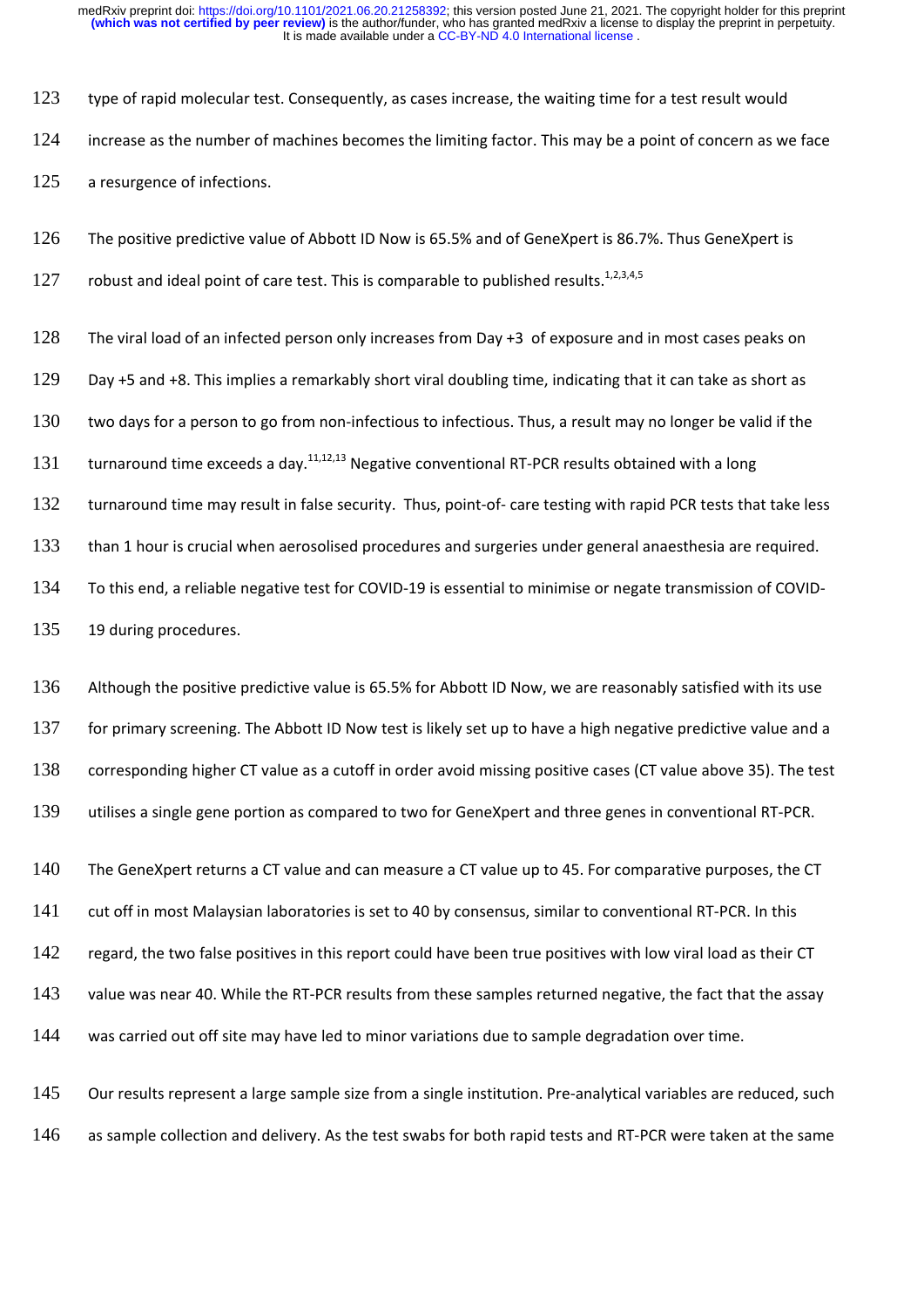- 147 time, this important pre-analytical variable is further reduced. In many reported series, the rapid molecular
- 148 tests were not done in parallel.
- 149 It is tempting to utilise GeneXpert without RT-PCR confirmation as it returns a CT value. However, with the
- 150 rapidly changing situation and emergence of new variants, caution has to be considered in regards to how
- 151 this would affect test results. We will continue monitoring the tests.
- 152 We have recommended to discontinue the use of conventional RT-PCR for routine screening of patients
- 153 admitted to our hospital and reserve it as a confirmatory test. Both rapid tests are robust as screening
- 154 tests. GeneXpert would be preferable with its high positive predictive value prior to high risk procedures
- 155 such as intubation, upper endoscopies and aerosolised procedures. Being point-of-care tests, the tests can
- 156 easily be repeated should procedures be delayed. However, the number of tests performed per time would
- 157 be a limiting factor. The Abbott ID NOW is a robust test to complement GeneXpert.

158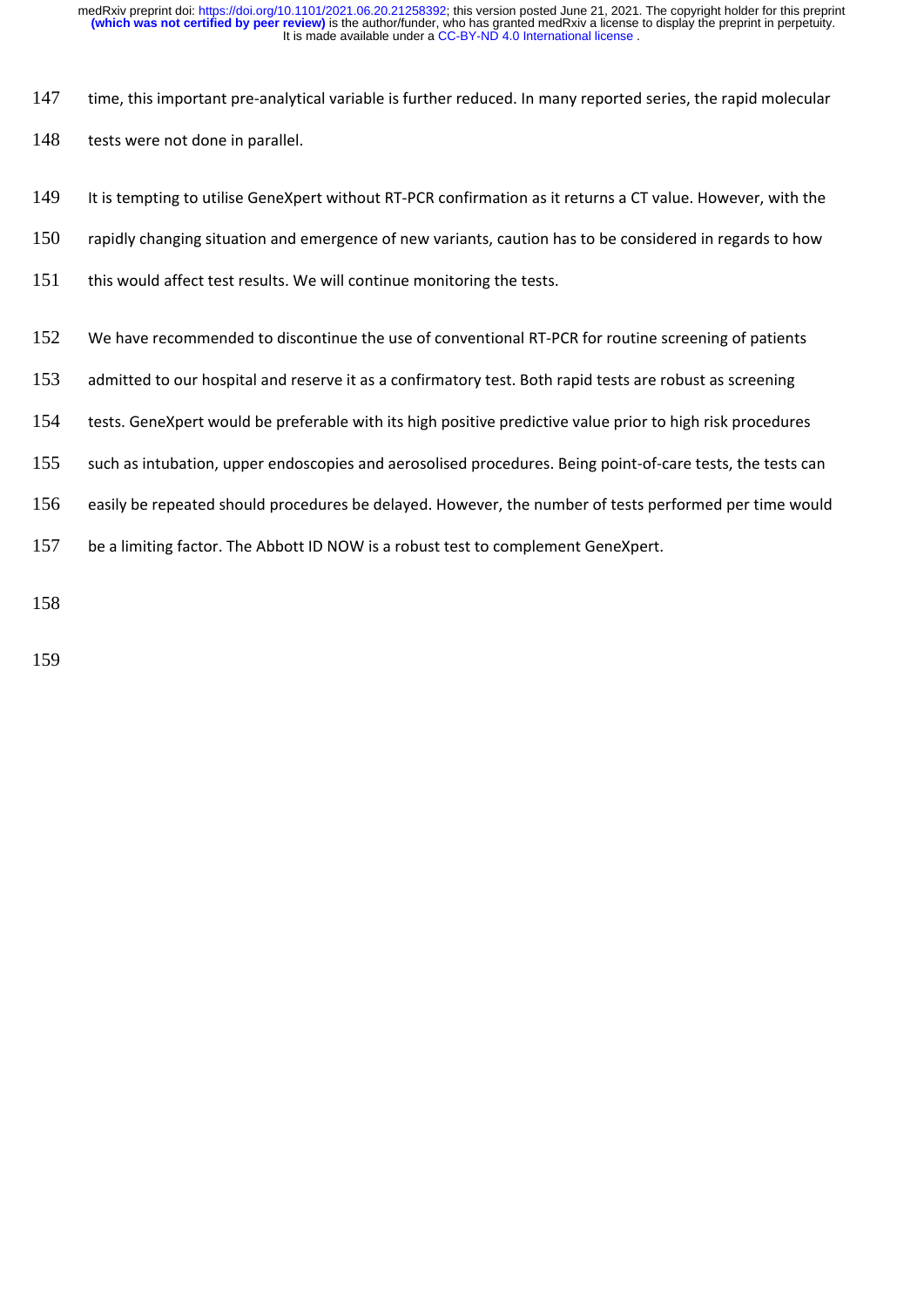### **Reference**

- 161 1. Lieberman JA, Pepper G, Naccache SN, Huang ML, Jerome KR, Greninger AL. Comparison of
- Commercially Available and Laboratory-Developed Assays for In Vitro Detection of SARS-CoV-2 in
- Clinical Laboratories. *J Clin Microbiol*. 2020 Jul 23;58(8):e00821-20
- 2. Loeffelholz MJ, Alland D, Butler-Wu SM et al. Multicentre evaluation of the Cepheid Xpert Xpress SARS-
- CoV-2 test. *J Clin Micro.* 2020;58:e00926-e01020
- 3. Basu A, Zinger T, Inglima K, Woo KM, Atie O, Yurasits L, See B, Aguero-Rosenfeld ME. Performance of
- Abbott ID Now COVID-19 Rapid Nucleic Acid Amplification Test Using Nasopharyngeal Swabs
- Transported in Viral Transport Media and Dry Nasal Swabs in a New York City Academic Institution. *J*
- *Clin Microbiol*. 2020 Jul 23;58(8):e01136-20.
- 4. Procop GW, Brock JE, Reineks EZ, Shrestha NK, Demkowicz R, Cook E, Ababneh E, Harrington SM. 5
- October 2020. A comparison of five SARS-CoV-2 molecular assays with clinical correlations. *Am J Clin*
- *Pathol* doi:10.1093/ajcp/aqaa181.
- 5. Chaimayo C, Kaewnaphan B, Tanlieng N, Athipanyasilp N, Sirijatuphat R, Chayakulkeeree M, et al, Rapid
- SARS-CoV-2 antigen detection assay in comparison with real-time RT-PCR assay for laboratory
- diagnosis of COVID-19 in Thailand. Virol J. 2020 Nov 13;17(1):177
- 6. Quick Reference: TaqCheckTM SARS-CoV-2 Fast PCR Assay. https://assets.thermofisher.com/TFS-
- Assets/LSG/manuals/MAN0019744\_TaqCheckSARS-CoV-2\_FastPCRAssay\_QR.pdf
- 7. Abbott ID NOW Covid-19 quick reference instructions. https://dam.abbott.com/en-
- us/homepage/coronavirus/38993-ID-NOW-QRG-r4-HD.pdf
- 8. Cepheid. (2020a) Xpert Xpress SARS-CoV-2 Datasheet (US-IVD). Retrieved from:
- https://cepheid.widen.net/s/rkmhdbdm7o
- 9. Cepheid. (2020) *Xpert Xpress SARS-CoV-2*. (Package insert.) US Food and Drug Administration, Silver
- Spring, MD. https://www.fda.gov/media/136314/download